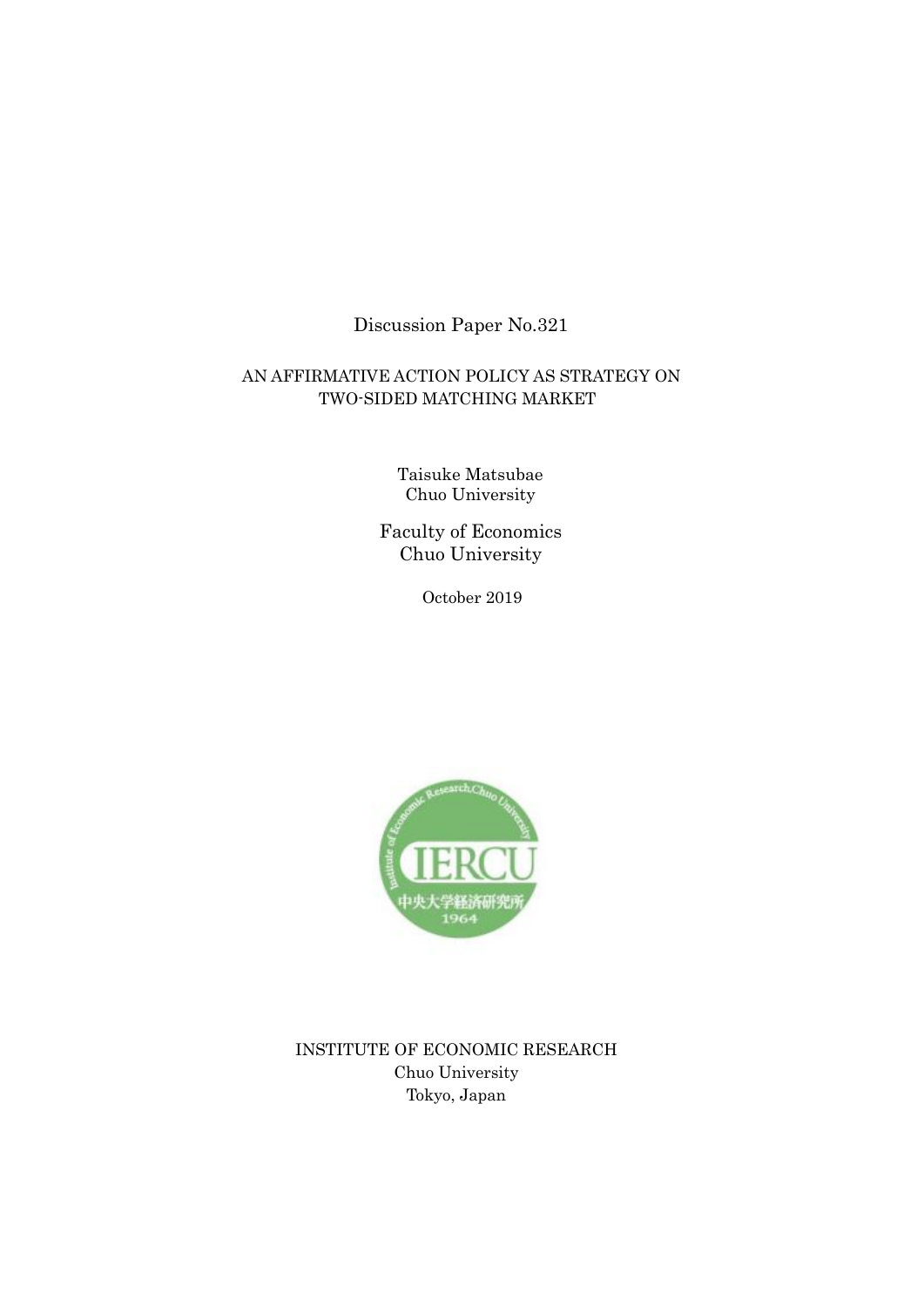## AN AFFIRMATIVE ACTION POLICY AS STRATEGY ON TWO-SIDED MATCHING MARKET

#### TAISUKE MATSUBAE

*Faculty of Economics, Chuo University Email: matsubae@tamacc.chuo-u.ac.jp*

ABSTRACT. This paper investigates a market situation in which firms freely can choose whether they implement an affirmative action policy or not. We show that affirmative action policies can be abused by firms. Specifically, we demonstrate that there are market situations where a firm's implementation of affirmative action policies can employ more desirable workers, but is detrimental to the minority workers in the firm.

JEL *Classification number*: C70, D61.

*Keywords*: Matching, Stability, Affirmative Action, Stable Mechanism, Abuse-Proof.

#### 1. INTRODUCTION

Matching markets arise in many economic environments. Matching markets are two-sided of the market, called men and women, workers and firms, students and colleges, and interns and hospitals and one sides want to be matched other sides. Many researchers have begun to investigate the theory of a two-sided matching market because of its theoretical appeal and the relevance of its design to real-world institutions. This paper investigates a environment in which firms can strategically choose an affirmative action policy in the context of a two sided matching market.

The two sided matchign market (also called by many to one matching problem) is pioneered by Gale and Shapley (1962). The worker-proposing deferred acceptance algorithm proposed by them has many appealing properties. A matching induced by the worker-proposing deferred acceptance algorithm is stable and Pareto dominates any other stable matching. Moreover, the woker-proposing deferred acceptance algorithm has a desirable property with regard to wokers' strategically action. Thus, it makes the truthful reporting of preferences a dominant strategy for all wokers.  $\frac{1}{1}$ 

On the other hand, there are many studies focused on firms' strategically action. Any stable mechanism (including, in this case, the worker-proposing deferred acceptance mechanism) does not make the truthful reporting of preferences a dominant strategy for every firms. Thus, a stable mechanism can be manipulated via preference in the case where a firm will gain in terms of true preference by submitting a false preference instead of its true preference. Roth (1982) showed that any stable mechanism can be manipulable via preferences for firms. Firm's capacities are also private information; a mechanism can be manipulable in terms of capacities if a firm can gain in terms of true preference by underreporting its true capacities. Ehlers (2010) shows that manipulation via capacities can be equivalently described by two types of manipulation via capacities. He shows that no mechanism exists that is stable and excludes the possibility of non-Type II-manipulation via capacities.<sup>2</sup>  $\frac{3}{3}$  He also shows if mechanism is manipulable via capacities, then the mechanism is manipulable via preferences.

In many cases (i.e. college admission or job search), affirmative action policies have been playing an important role in the pursuit of racial desegregation. Affirmative action is the attempt to promote equal opportunities for all groups of society. It is often instituted in government and educational settings to ensure

I am thank Fuhito Kojima for discussion in early stages of this research.

<sup>&</sup>lt;sup>1</sup>See Roth and Sotomayor (1990) for more detailed discussion.

 $2$ Non-Type II-manipulation means that firms with no vacant positions are unable to manipulate the situation by dropping some of its filled positions.

 $3$ Sönmez (1997) showed that when there are at least three workers and two firms, there exists no mechanism that is stable and non-manipulable via capacities.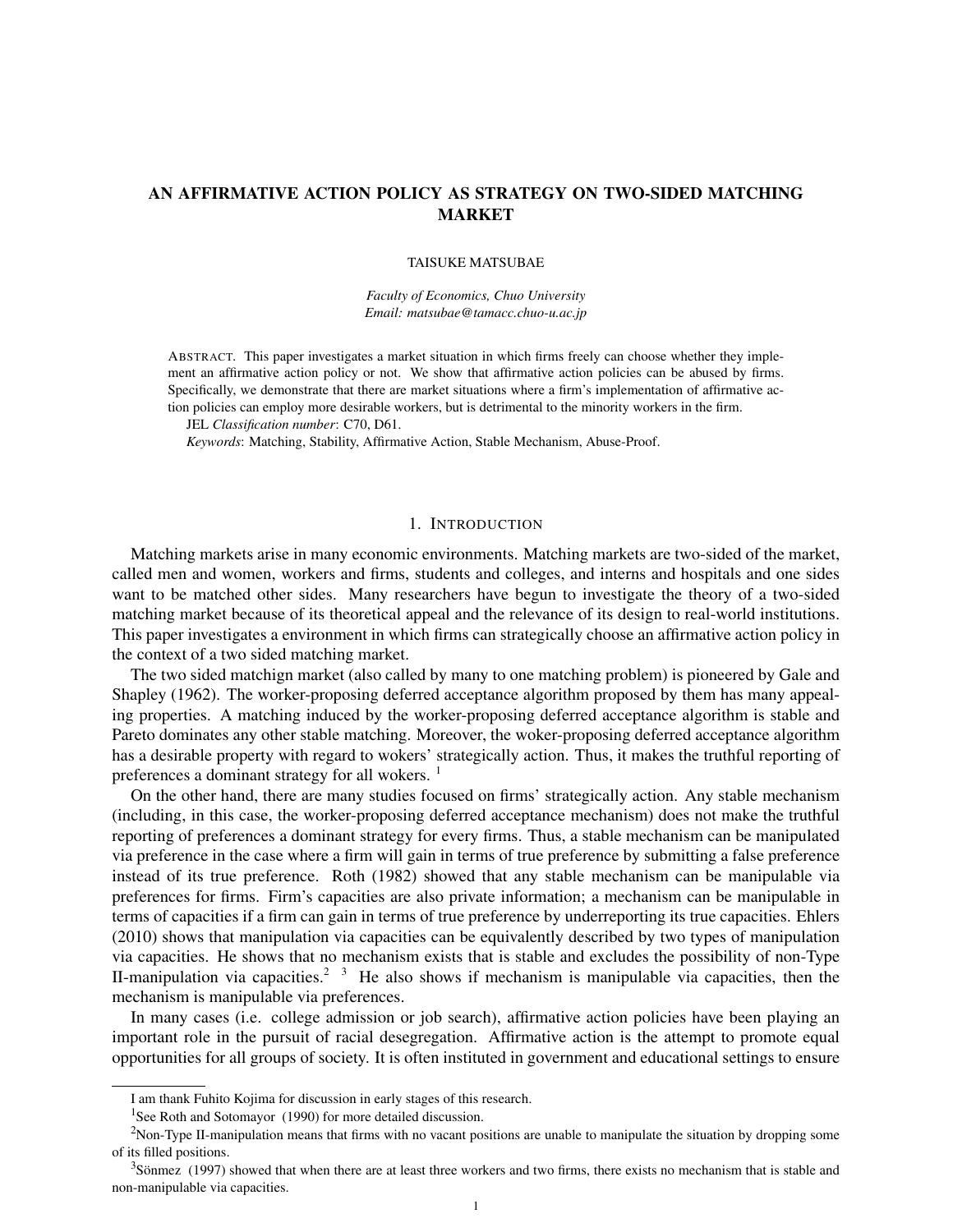#### 2 TAISUKE MATSUBAE

that minority groups within a society are included in all programs. There are many studies that have examined affirmative action. (e.g. Abdulkadiroğlu  $(2005)$  and Kojima  $(2012)$ ) Abdulkadiroğlu  $(2005)$  showed that, in the college preference domain, including in the context of the college admission problem, the student (worker)-proposing deferred acceptance mechanism makes the truthful revelation of preferences a dominant strategy for every student.

In Kojima (2012)'s investigation of the welfare effects of affirmative action policies in school choice, he found that there are certain market situations in which an affirmative action policy inevitably hurt every minority students.<sup>4</sup>

In this paper, we conduct an investigation, against this background, to examine whether firms can adapt their affirmative action policies to promote equal opportunity for minority workers. To examine this, we assess whether firms implement affirmative action policies to employ more desirable workers or not. Thus, we consider the case in which a firm can strategically implement affirmative action policies. We define that a firm abuses its affirmative action policies when the implementation of the affirmative action policies benefits the firm but is to the detriment of the minority workers in the firm. We define a mechanism as abuse-proof if the firm cannot benefit from the policy and minority workers are not put to a disadvantage, can benefit from the policy and minority workerss are not put a disadvantage, or can benefit from the policy and minority workers are put an advantage. The analytical approach of this paper follows in the tradition of impossibility studies from the existing literature. For example, see Roth (1982), Sönmez (1997), Sönmez (1999), and Kojima (2012).

The paper is organized as follows: Section 2 introduces the two-sided matching market-stability. Section 3 describes various affirmative action policies and defines what we mean by misuse-proof; we also present our results in terms of the stable mechanism examined. In Section 4, we provide concluding remarks.

### 2. MODEL

We consider the following college admission problem with type-specific capacities. We focus on the simple situation in which there are only two types of majority students and minority students.  $\frac{5}{100}$ 

College admission problem with type-specific capacities, or simply a problem consists of the following terms:

- (1) a finite set of students  $S = \{s_1, s_2, \ldots, s_n\}$ ,
- (2) a finite set of colleges  $C = \{c_1, c_2, \ldots, c_m\}$ ,
- (3) a students' preference profile  $R_S = (R_{s_1}, R_{s_2}, \ldots, R_{s_n})$ , where  $R_s$  is a preference relation over *C* and being unmatched (being unmatched is denoted by ∅). We assume that preferences are strict. We write  $c'P_{s}c$  if and only if  $c'R_{s}c$  but not  $cR_{s}c'$ . If  $c \succ_{s} \emptyset$ , then c is said to be **acceptable** to s. The set of students are partitioned to two subsets; the set  $S^M$  of **majority students** and  $S^m$  of **minority** students;
- (4) a colleges' preference profile  $\succeq_C = (\succeq_{c_1}, \succeq_{c_2}, \ldots, \succeq_{c_m})$ , where  $\succeq_c$  is the preference relation of college  $c \in C$  over *S*. We assume that the preference relations are strict and **responsive with quota**. <sup>67</sup> We write  $s' \succ_c s$  if and only if  $s' \succeq_c s$  but not  $s \succ_c s'$ . If  $S' \succ_c \varnothing$ , then set of students  $S' \subset S$  is said acceptable for *c* ;
- (5) for each  $c \in C$ ,  $\mathbf{q}_c = (q_c, q_c^M)$  is the **capacity** of *c*: The first component  $q_c$  represents the total capacity of college *c*, while the second component  $q_c^M$  represents the type-specific capacity for the majority students.

Let a problem be  $G = (S, C, (R_s)_{s \in S}, (\succeq)_{c \in C}, (\mathbf{q}_c)_{c \in C})$ .

<sup>&</sup>lt;sup>4</sup>Hafalir, Bumin, Muhammed and Yildirim (2013) considered welfare effect of minority by anothe affimative action poicy. They showed that there is minority student who admits to better college by their affimative action policy.

 $<sup>5</sup>$ Note that our results do not depend on the assumption that there are more majority students than minority students.</sup>

<sup>&</sup>lt;sup>6</sup>The preferences  $\succeq_c$  of college c are responsive with quata  $q_c$  if (a) for all  $s, s' \in S$ , if  $\{s\} \succ_c \{s'\}$ , then for any  $S' \subseteq S \setminus \{s, s'\}$ ,  $S' \cup \{s\} \succ_c S' \cup \{s'\},$  (b) for all  $s, s' \in S$  if  $\{s\} \succ_c \varnothing$ , then for any  $S' \subseteq S$  such that  $|S'| < q_c, S' \cup \{s\} \succ_c S'$ , and (c)  $\varnothing \succ_c S'$  for any  $S' \subseteq S$  with  $|S'| > q_c$ .

<sup>&</sup>lt;sup>7</sup>Note that while our results are showed under responsive preference, showing an impossibility with respect to the requirement immediately implies an impossibility result for a wider requirement.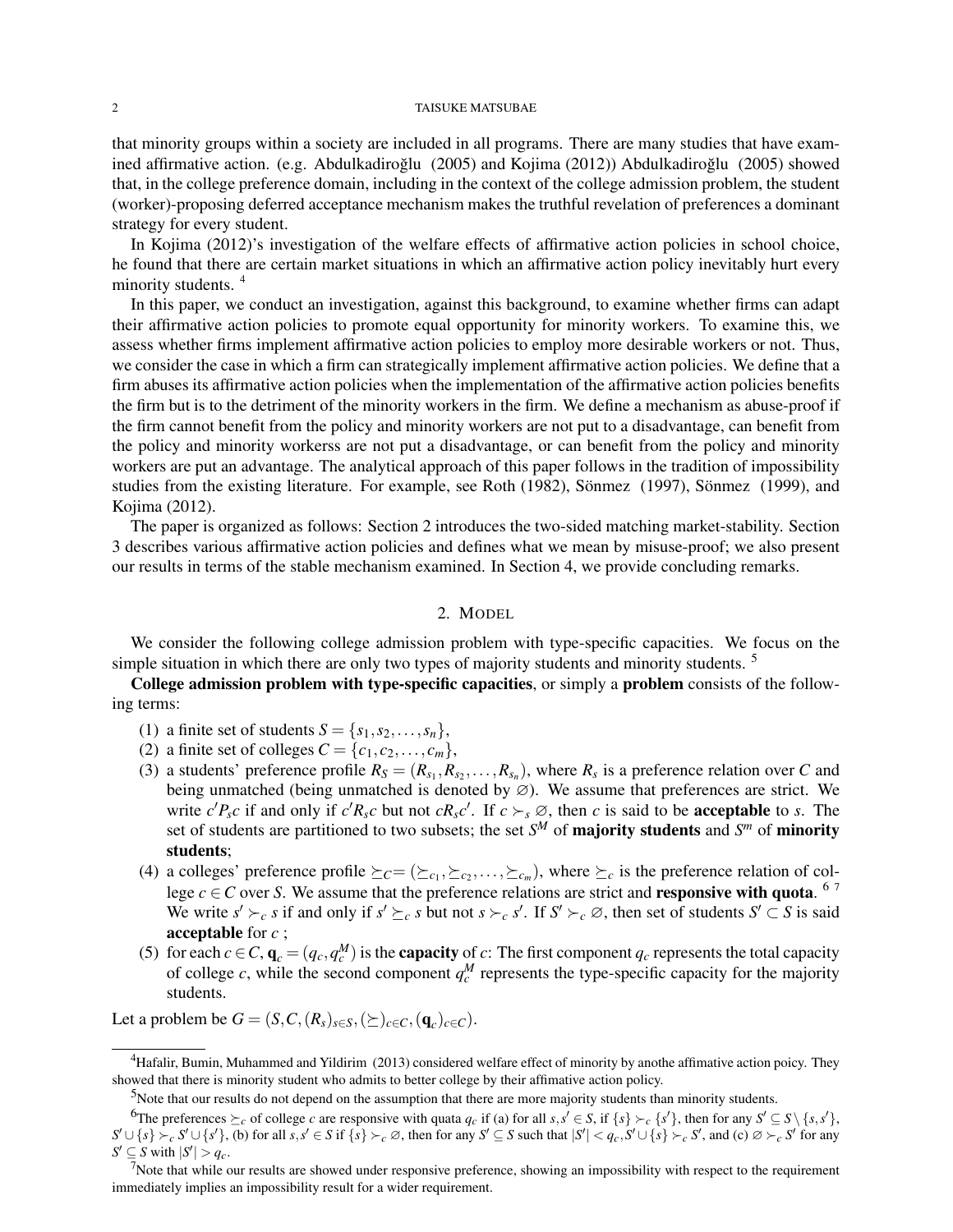We define the notation of **matching** introduced by Kojima (2012). A matching  $\mu$  is a function from the set *S∪C* to the set of all subsets of *S∪C* such that

- (1)  $|\mu(s)| = 1$  for every students *s*, and  $\mu(s) = \emptyset$  if  $s \notin \mu(c)$  for all  $c \in C$ ; <sup>8 9</sup>
- (2) For all  $s \in S$  and  $c \in C$ ,  $\mu(s) = c$  if and only if  $s \in \mu(c)$ ;
- (3)  $|\mu(c)| \leq q_c$  and  $\mu(c) \subseteq S$  for any college *c*;
- (4)  $|\mu(c) \cap S^M|$  ≤  $q_c^M$  for all  $c \in C$ .

This matching requires (4) in addition to the standard requirements (1)-(3). (4) means that the number of majority students matched to each college *c* represents its type-specific capacity  $q_c^M$  or fewer. Let  $\mathcal M$  be the set of matching.

We use the definition of stable matching introduced by Kojima (2012). A matching  $\mu$  is **stable** if

- (1)  $\mu(s)R_s \varnothing$  for all  $s \in S$ , and for all  $c \in C$  and all  $s \in \mu(c)$ ,  $s \succeq \varnothing$ , and
- (2) if there exists a pair  $(s, c) \in S \times C$  such that  $cP_s\mu^G(s)$ , then we have either
	- (a)  $|\mu(c)| = q_c$  and  $s' \succ_c s$  for all  $s' \in \mu(c)$ , or (b)  $s \in S^M$ ,  $|\mu(c) \cap S^M| = q_c^M$ , and  $s' \succ_c s$  for all  $s' \in (\mu(c) \cap S^M)$ .

This definition is standard except for (2b), but later part of (1) is different from Kojima (2012) . Condition (2b) means that when student *s* is a majority student, even if she prefers college *c* to the college matched to her and the slots of the college are left, if the slots of *c* for majority students are filled by students who have higher preference than her, then she cannot block the matching.

A **mechanism** is a function  $\phi$  that, for each problem *G*, associates a matching *M*. Note that  $\phi(G) \in \mathcal{M}$ for any problem *G*. A mechanism  $\phi$  is stable if  $\phi(G)$  is a stable matching for any given *G*. We denote college to which student *s* match at a problem *G* as  $\phi_s(G)$ , and the set of students to which college *c* is matched at a problem *G* as  $\phi_c(G)$ .

We denote the stable mechanism as  $\phi^{\text{stable}}(\cdot)$ . <sup>10</sup>

### 3. ABUSE-PROOF FOR AFFIRMATIVE ACTION POLICIES

We consider a market situation in which a college can freely implements an affirmative action policy. However, we assume that any college cannot change quota or preference except implementing an affirmative action policies. For example, by law or rule, the preferences orderings of college is decided.

Let  $G = (S, C, (R_s)_{s \in S}, (\succeq)_{c \in C}, (\mathbf{q}_c, \mathbf{q}_{-c}))$  be a problem. We say that another problem  $\tilde{G} = (S, C, (R_s)_{s \in S}, (\succeq)_{s \in S})$  $(c_0)_{c \in C}, (\tilde{\mathbf{q}}_c, \mathbf{q}_{-c}))$  is obtained via college c's implementation of an affirmative action policy if  $q_c = \tilde{q}_c, q_c^M > \tilde{q}_c^M$ and for all  $c' \in (C \setminus \{c\})$ ,  $q_{c'} = \tilde{q}_{c'}$  and  $q_{c'}^M = \tilde{q}_{c'}^M$ .

Definition 1. Given a mechanism ϕ, a college *c* abuses the affirmative action policy in problem *G* if there exist a problem  $\tilde{G}$  and minority student  $s\in(\phi_c(\tilde{G})\setminus S^M)$  such that  $\phi_c(\tilde{G})\succ_c\phi_c(G),\phi_s(G)P_sc,$  and  $\tilde{G}$  is a problem in which the college *c* implements affirmative action policy.

This defines a market situation in which, when a college implements an affirmative action policy, the decision benefits the college, but is to the detriment of the new minority students who is matched to the college in the problem  $\tilde{G}$  and is not matched to the college in the problem *G*. Clearly, the conditions of this market situation are entirely contrary to those intended by the architects of affirmative action. Hence, we consider whether there might be a mechanism that can eliminate such a market situation.

In a situation where, for any problem, no colleges abuse the affirmative action policy under a mechanism, then we can say the mechanism is abuse-proof for the affirmative action policy. We hope that a stable mechanism is abuse-proof for an affirmative action policy. Unfortunately, the next result shows any stable mechanism is not abuse-proof for affirmative action policy.

Theorem 1. *There exists no stable mechanism which is abuse-proof for the affirmative action policy.*

 $^{8}\mu(c) = \{s \in S \mid \mu(s) = c\}$ 

<sup>&</sup>lt;sup>9</sup>Because each student is matched to exactly one school or no school, we will omit set brackets and write  $\mu(s) = c$  instead of  $\mu(s) = \{c\}$  and  $\mu(s) = s$  instead of  $\mu(s) = \{s\}.$ 

 $10$ We call a mechanism a stable mechanism if for any problem, the mechanism induce stable matching.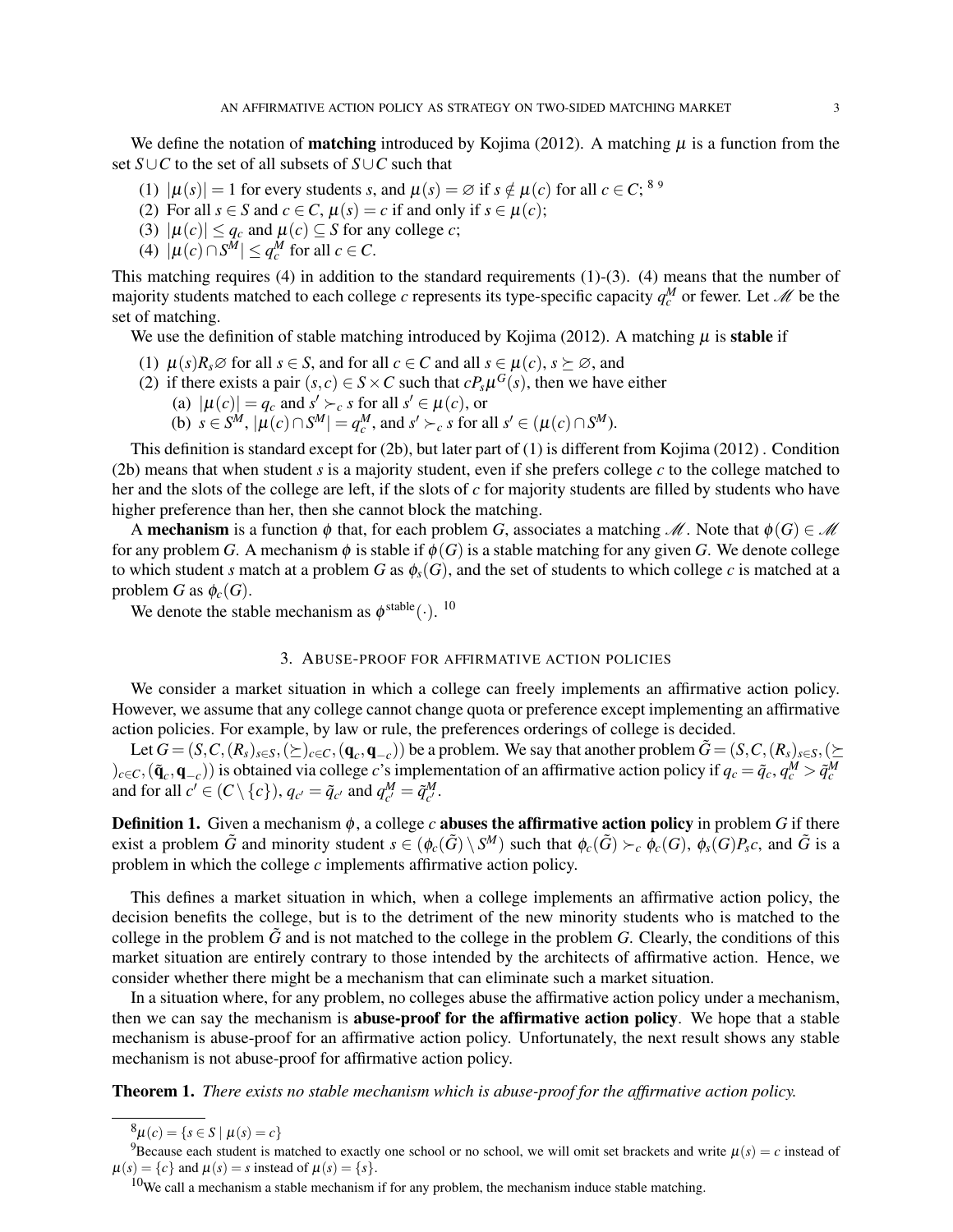*Proof.* The proof is provided via a counter example. Hence, we consider a problem

$$
G = (S, C, (R_s)_{s \in S}, (\succeq)_{c \in C}, (\mathbf{q}_c)_{c \in C}).
$$

The problem G can be expressed as follows: Let  $S = \{s_1, s_2, s_3, s_4\}$ ,  $C = \{c_1, c_2, c_3\}$ ,  $S^M = \{s_1, s_2, s_4\}$ ,  $S^m = \{s_3\}$ . Student preferences are given by

> $R_{s_1}$  :  $c_1, c_2, c_3$  $R_{s_2}$  :  $c_1, c_2, c_3$  $R_{s_3}$  :  $c_2, c_1, c_3$  $R_{s_4}$  :  $c_1, c_2, c_3$

where the notational convention is that colleges are listed in order of preferences and colleges not on the preference list are unacceptable. College preferences and capacities are given by

$$
\begin{aligned}\n\succeq_{c_1} & : s_3, s_2, s_1, s_4 & \mathbf{q}_{c_1} & = (q_{c_1}, q_{c_1}^M) = (2, 2), \\
\succeq_{c_2} & : s_1, s_2, s_3, s_4 & \mathbf{q}_{c_2} & = (q_{c_2}, q_{c_2}^M) = (1, 1), \\
\succeq_{c_3} & : s_1, s_2, s_3, s_4 & \mathbf{q}_{c_3} & = (q_{c_3}, q_{c_3}^M) = (1, 1),\n\end{aligned}
$$

where the notational convention here is that students are listed in their order of preference: At college  $c<sub>1</sub>$ , for instance, student  $s_3$  has the highest preference,  $s_1$  has the second highest preference,  $s_2$  has the third highest preference, and *s*<sup>4</sup> has the lowest preference.

There exists a unique stable matching  $\phi^{\text{stable}}(G)$  in this problem *G*, which is given by

$$
\phi^{\text{stable}}(G) = \begin{pmatrix} c_1 & c_2 & c_3 \\ s_1, s_2 & s_3 & s_4 \end{pmatrix},
$$

which means that  $c_1$  is matched to  $s_1$  and  $s_2$ ,  $c_2$  is matched to  $s_3$ , and  $c_3$  is matched to  $s_4$ .

Consider the case in which college  $c_1$  implements the affirmative action policy,  $(\tilde{\mathbf{q}}_c)_{c \in C} = (\tilde{\mathbf{q}}_{c_1}, \mathbf{q}_{c_2})$ , where  $\tilde{\bf q}_{c_1} = (2,1)$ ,  ${\bf q}_{c_2} = (1,1)$ , and  ${\bf q}_{c_3} = (1,1)$ . Thus, the problem

$$
\tilde{G} = (S, C, (R_s)_{s \in S}, (\succeq_c)_{c \in C}, (\tilde{\mathbf{q}}_c)_{c \in C}),
$$

is that college  $c_1$  implements the affirmative action policy. In the problem  $\tilde{G}$ , there is a unique stable matching  $\phi^{\text{stable}}(\tilde{G})$  given by

$$
\phi^{\text{stable}}(\tilde{G}) = \begin{pmatrix} c_1 & c_2 & c_3 \\ s_2, s_3 & s_1 & s_4 \end{pmatrix}.
$$

The minority student  $s_3$  in college  $c_1$  is strictly worse off under  $\tilde{G}$  than they are under  $G$ . Moreover, college  $c_1$  is strictly better off under  $\tilde{G}$  than it would be under *G*. Therefore, it is clear that the college  $c_1$  has incentive to abuse the affirmative action policy.  $\Box$ 

The result suggests that no stable mechanism can remove the incentive for a college to abuse the affirmative action policy. This result may sound that colleges always abuse affirmative action policy. However, this intuition is incorrect. We present a matching market such that stable mechanism can help minority students without allowing the college to abuse their affirmative action policy. To do show it, we borrow the example of Kojima (2012).

**Example 1** (Example 1 of Kojima (2012)). Let  $G = (S, C, (R_s)_{s \in S}, (\succeq)_{c \in C}, (\mathbf{q}_c)_{c \in C})$ . The problem G is as follows. Let  $S = \{s_1, s_2, s_3, s_4\}$ ,  $C = \{c_1, c_2\}$ ,  $S^M = \{s_1, s_2, s_3\}$ , and  $S^m = \{s_4\}$ . Student preferences are given by

$$
R_{s_1} : c_1,
$$
  
\n
$$
R_{s_2} : c_1,
$$
  
\n
$$
R_{s_3} : c_1, c_2,
$$
  
\n
$$
R_{s_4} : c_2, c_1.
$$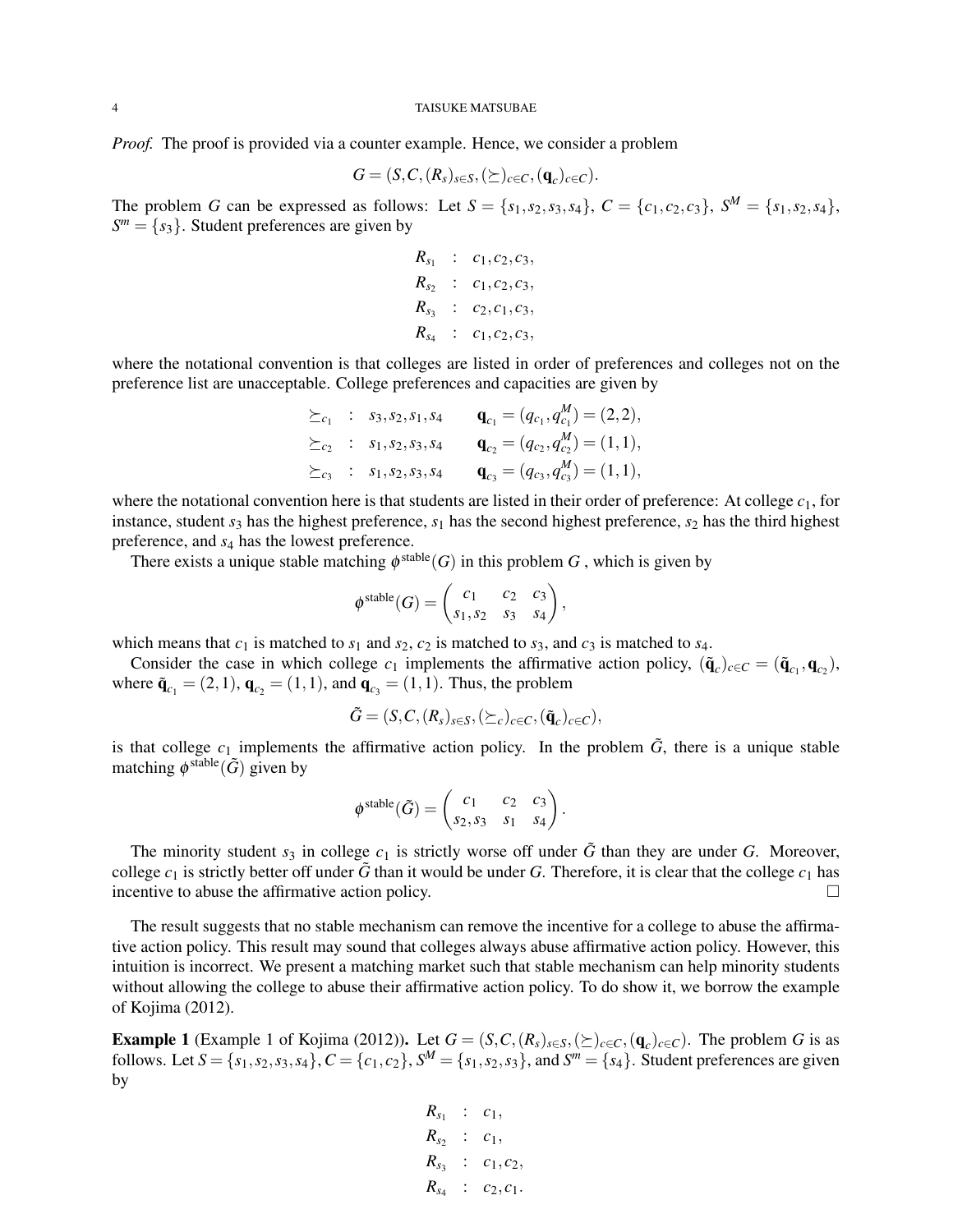College preferences and capacities are given by

$$
\geq_{c_1} : s_1, s_4, s_2, s_3 \qquad \mathbf{q}_{c_1} = (q_{c_1}, q_{c_1}^M) = (2, 2), \n\geq_{c_2} : s_3, s_4, s_2, s_1 \qquad \mathbf{q}_{c_2} = (q_{c_2}, q_{c_2}^M) = (1, 1).
$$

The unique stable matching  $\phi^{\text{stable}}(G)$  in this problem *G* is given by

$$
\phi^{\text{stable}}(G) = \begin{pmatrix} c_1 & c_2 & \varnothing \\ s_1, s_4 & s_3 & s_2 \end{pmatrix}
$$

Let us consider the case in which college  $c_1$  implements an affirmative action policy,  $(\tilde{\mathbf{q}}_c)_{c \in C} = (\tilde{\mathbf{q}}_{c_1}, \mathbf{q}_{c_2})$ , where  $\tilde{\mathbf{q}}_{c_1} = (2, 1)$  and  $\mathbf{q}_{c_2} = (1, 1)$ . The problem is

$$
\tilde{G} = (S, C, (R_s)_{s \in S}, (\succeq_c)_{c \in C}, (\tilde{\mathbf{q}}_c)_{c \in C}).
$$

In the problem  $\tilde{G}$ , there is a unique stable matching  $\phi^{\text{stable}}(\tilde{G})$  which is given by

$$
\phi^{\text{stable}}(\tilde{G}) = \begin{pmatrix} c_1 & c_2 & \varnothing \\ s_1, s_4 & s_3 & s_2 \end{pmatrix}.
$$

The minority student in  $c_1$ ,  $s_4$  is not strictly worse off under  $\tilde{G}$  than they are under *G*. In addition,  $c_1$  is not better off under  $\tilde{G}$  than it would be under  $G$ . Therefore,  $c_1$  does not abuse the affirmative action policy.

Next, we consider the case in which college  $c_2$  implements an affirmative action policy,  $(q'_c)_{c \in C}$  =  $({\bf q}_{c_1}, {\bf q}_{c_2}')$ , where  ${\bf q}_{c_1} = (2, 2)$  and  ${\bf q}_{c_2}' = (1, 0)$ . The problem is

$$
G' = (S, C, (R_s)_{s \in S}, (\succeq_c)_{c \in C}, (\mathbf{q}'_c)_{c \in C}).
$$

In the problem  $G'$ , there is a unique stable assignment  $\phi^{\text{stable}}(G')$ , which is given by

$$
\phi^{\text{stable}}(G') = \begin{pmatrix} c_1 & c_2 & \varnothing \\ s_1, s_2 & s_4 & s_3 \end{pmatrix}.
$$

The minority student in  $c_2$ ,  $s_4$  is strictly better off under  $G'$  than they are under  $G$ . In contrast, college  $c_2$ is worse off under *G ′* than it would be under *G*. Therefore, *c*<sup>2</sup> dose not abuse the affirmative action policy. No colleges abuse the affirmative action policy for any stable mechanism. Thus, this example shows that a stable mechanism is abuse-proof for an affirmative action policy.

So far, we have seen that colleges will abuse their affirmative action policy under any stable mechanism. Kojima (2012) defines an alternative affirmative action policy, which he calls preference-based affirmative **action policy**. This situation:  $\tilde{G} = (S, C, (R_s)_{s \in S}, (\tilde{\Sigma})_{c \in C}, (\mathbf{q}_c)_{c \in C})$  is said to have a stronger preference-based affirmative action policy than  $G = (S, C, (R_s)_{s \in S}, (\succeq)_{c \in C}, (\mathbf{q}_c)_{c \in C})$  if, for every  $c \in C$  and  $s, s' \in S$ ,  $s \succeq_c s'$  and  $s \in S^m$  imply  $s \leq c s'$ .

We consider the situation in which a college can freely implement preference-based affirmative action policy under any stable mechanism in the following way: Let  $\tilde{G}$  be  $(S, C, (R_s)_{s \in S}, (\tilde{\ge}_c, \ge_{-c}), (\mathbf{q}_c)_{c \in C})$ , where  $\tilde{\Sigma}_c$  means that college *c*'s preference improve one minority student who is ranked lower than a majority student, while the relative ranking of each student within her own group remains fixed. <sup>11</sup> We define abuse for the preference-based affirmative action policy by a college as we did before.

Definition 2. A college *c* abuses the preference-based affirmative action policy in problem *G* if there exist a problem  $\tilde{G}$  and  $s \in (\phi_c^{\text{stable}}(\tilde{G}) \setminus S^M)$  such that  $\phi_c^{\text{stable}}(\tilde{G}) \succ_c \phi_c^{\text{stable}}(G)$ ,  $\phi_s^{\text{stable}}(G)P_s c$ , and  $\tilde{G}$  is a problem in which the college *c* implements preference-based affirmative action policy.

If, for any problem, no colleges are found to abuse the preference-based affirmative action policy under a certain mechanism, then we say the mechanism is abuse-proof for the preference-based affirmative action policy. Although the current definition considers whether there is a strategy-proof for college preferences, our requirements are different from those of the mechanism because our conditions also include the minority student's welfare in the college. If a mechanism holds this definition, then the mechanism naturally holds the strategy-proof for college preferences, but the inverse dose not hold.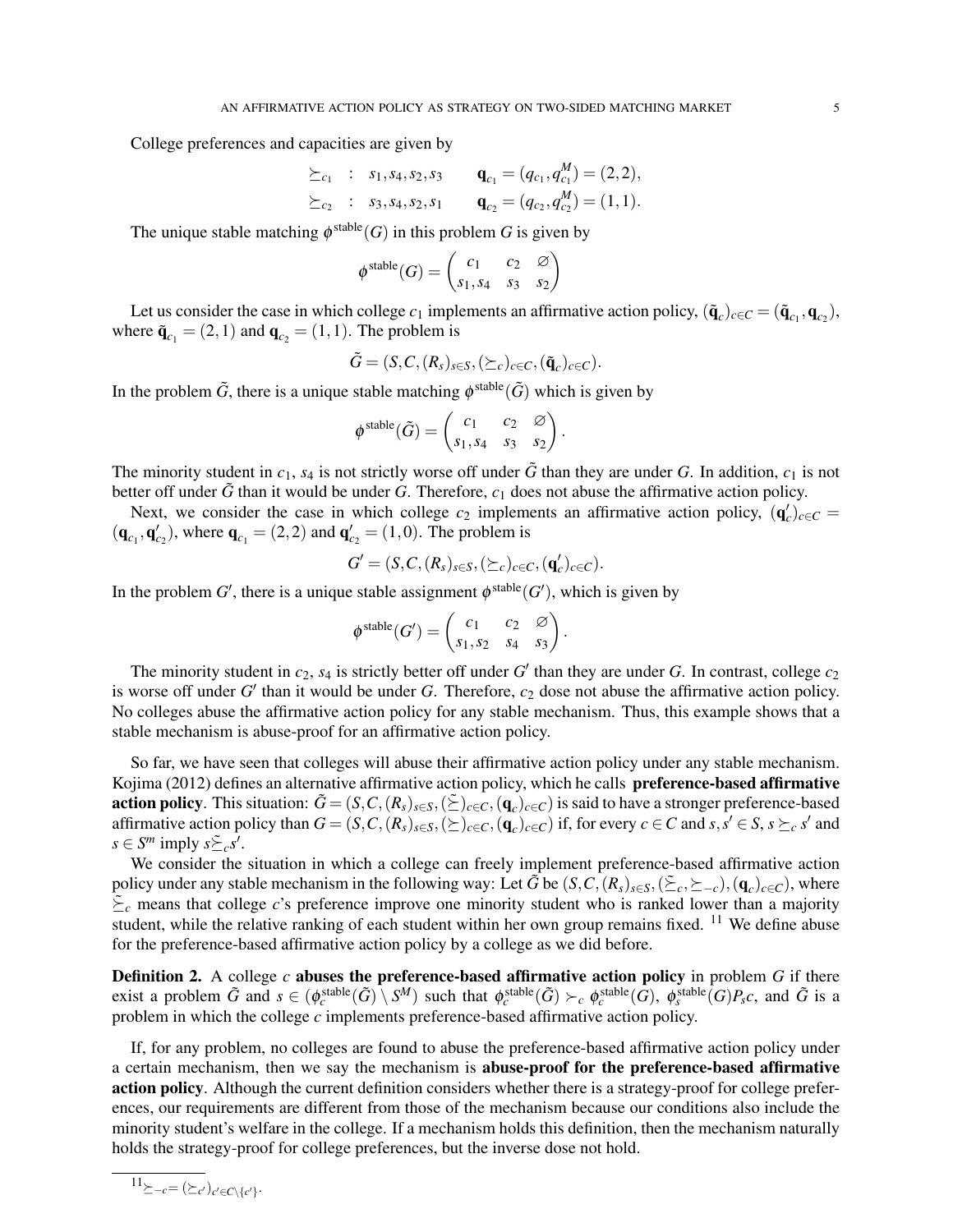Theorem 2. *There exists no stable mechanism which is abuse-proof for the preference-based affirmative action policy.*

*Proof.* We will prove this theorem with the example.

Let  $G = (S, C, (R_s)_{s \in S}, (\succeq)_{c \in C}, (q_c)_{c \in C})$ . The problem G is is expressed thus: Let  $S = \{s_1, s_2, s_3, s_4, s_5\}$ ,  $C = \{c_1, c_2, c_3\}$ ,  $S^M = \{s_1, s_3\}$ ,  $S^m = \{s_2, s_4, s_5\}$ . Student preferences are given by

> $R_{s_1}$  :  $c_3$ ,  $c_2$ ,  $c_1$ ,  $R_{s_2}$  :  $c_2, c_1, c_3$  $R_{s_3}$  :  $c_1, c_3, c_2$  $R_{s_4}$  :  $c_1, c_2, c_3$  $R_{s_5}$  :  $c_1$ .

College preferences are as follows.

$$
\begin{array}{rcl}\n\succeq_{c_1} & : & s_1, s_2, s_3, s_4, s_5, \\
\succeq_{c_2} & : & s_1, s_2, s_3, s_4, s_5, \\
\succeq_{c_3} & : & s_3, s_1, s_2, s_4, s_5, \\
\succeq_{c_3} & : & s_3, s_1, s_2, s_4, s_5, \\
\mathbf{q}_{c_3} = (q_{c_3}, q_{c_3}^M) = (1, 1).\n\end{array}
$$

In this problem, there is a unique stable matching  $\phi^{\text{stable}}(G)$  given by

$$
\phi^{\text{stable}}(G) = \begin{pmatrix} c_1 & c_2 & c_3 & \varnothing \\ s_3, s_4 & s_2 & s_1 & s_5 \end{pmatrix}.
$$

In the case, college  $c_1$  implements the preference-based affirmative action policy as follows:

*⪰ ′*  $\mathbf{q}_{c_1} = (q_{c_1}, q_{c_1}^M) = (2, 2).$ 

In problem  $\tilde{G}$ , a unique stable matching  $\phi^{\text{stable}}(\tilde{G})$  is given by

$$
\phi^{\text{stable}}(\tilde{G}) = \begin{pmatrix} c_1 & c_2 & c_3 & \varnothing \\ s_1, s_4 & s_2 & s_3 & s_5 \end{pmatrix}.
$$

College  $c_1$  is better off under  $\tilde{G}$  it would be than under  $G$ , but the minority student  $s_2$  is worse off under  $\tilde{G}$  they would be than under *G*. Thus,  $\phi^{\text{stable}}(\tilde{G})$  is found not to be an abuse-proof for the preference-based affirmative action policy.  $\Box$ 

Note that this result dose not imply that a college has incentive to abuse the preference-based affirmative action policy under stable mechanism. The following example shows that there exists a stable mechanism which is abuse-proof for the preference-based affirmative action policy.

**Example 2.** Let  $G = (S, C, (R_s)_{s \in S}, (\succeq)_{c \in C}, \mathbf{q}_c)_{c \in C})$ . The problem, G is as follows. Let  $S = \{s_1, s_2, s_3\}$ ,  $C = \{c_1, c_2\}$ ,  $S^M = \{s_1\}$ ,  $S^m = \{s_2, s_3\}$ . Student preferences are given by

$$
R_{s_1} : c_2, c_1, R_{s_2} : c_1, c_2, R_{s_3} : c_2, c_1,
$$

College preferences are as follows.

$$
\begin{aligned}\n\succeq_{c_1} & : s_1, s_2, s_3 & \mathbf{q}_{c_1} & = (q_{c_1}, q_{c_1}^M) = (1, 1), \\
\succeq_{c_2} & : s_1, s_3, s_2 & \mathbf{q}_{c_2} & = (q_{c_2}, q_{c_2}^M) = (1, 1).\n\end{aligned}
$$

In this problem, there is a unique stable matching  $\phi^{\text{stable}}(G)$  which is given by

$$
\phi^{\text{stable}}(G) = \begin{pmatrix} c_1 & c_2 & \varnothing \\ s_2 & s_1 & s_3 \end{pmatrix}
$$

The case in which a college  $c_1$  implements the preference-based affirmative action policy is expressed as follows,

$$
\succeq_{c_1}^{\prime} \; : \; s_2, s_1, s_3 \qquad \mathbf{q}_{c_1} = (q_{c_1}, q_{c_1}^M) = (1, 1).
$$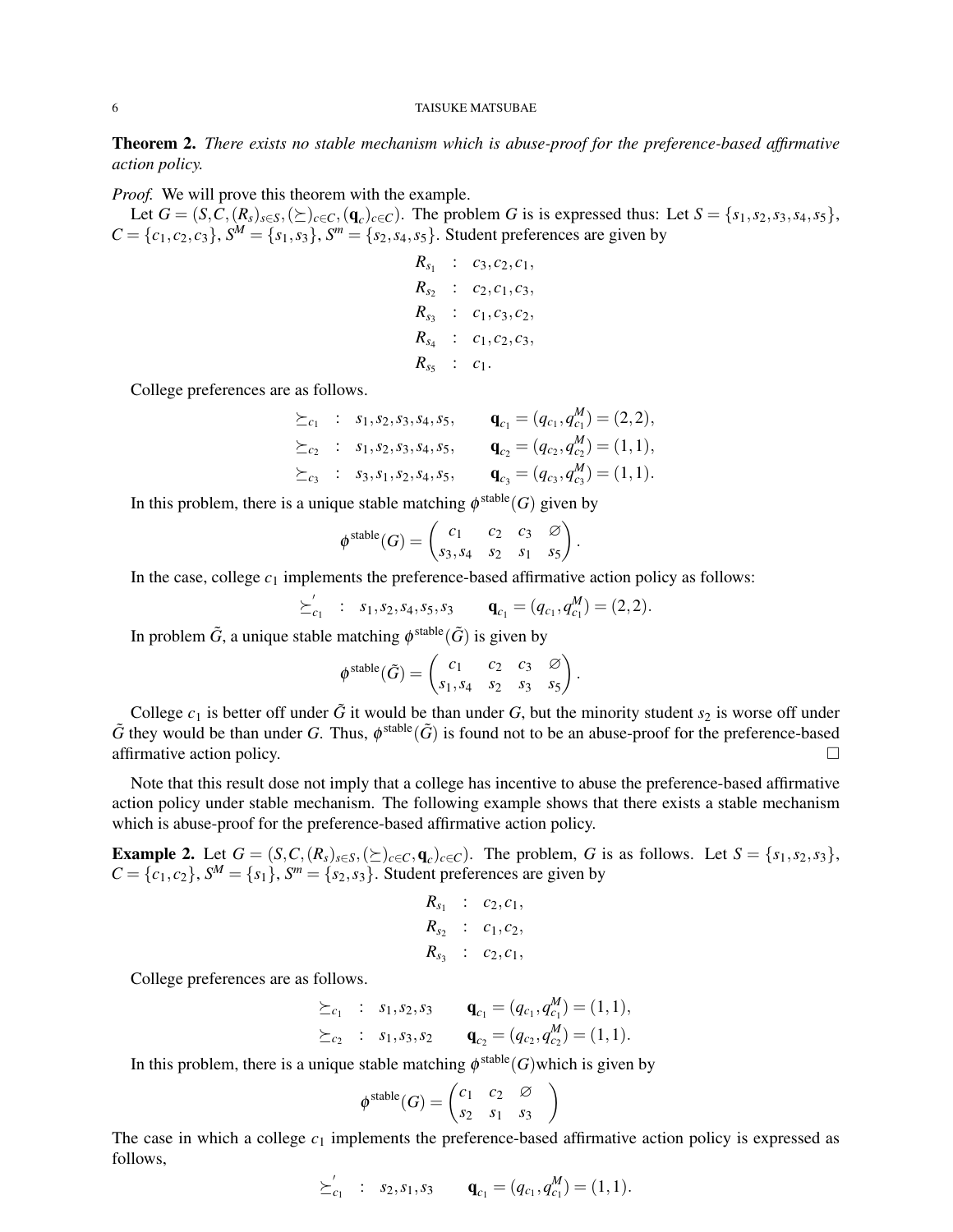Specifically, it is only preference treatment in which the college  $c_1$  implements the preference-based affirmative action policy.

In problem  $\tilde{G}$ , there is a unique stable matching  $\phi^{\text{stable}}(\tilde{G})$  which is given by

$$
\phi^{\text{stable}}(\tilde{G}) = \begin{pmatrix} c_1 & c_2 & \varnothing \\ s_2 & s_1 & s_3. \end{pmatrix}
$$

The minority student in college  $c_1$  is not found to be strictly better off under  $\tilde{G}$  than they would be under *G*.

Next, we consider the case in which college  $c_2$  implements the preference-based affirmative action policy as follows,

$$
\succeq_{c_2} ' : s_3, s_1, s_2 \qquad \mathbf{q}_{c_2} = (q_{c_2}, q_{c_2}^M) = (1, 1).
$$

Note that this is the only preference treatment in which *c*<sup>2</sup> implements the preference-based affirmative action policy.

In problem  $\tilde{G}'$ , there is a unique stable matching  $\phi^{\text{stable}}(\tilde{G}')$  which is given by

$$
\phi^{\text{stable}}(\tilde{G}') = \begin{pmatrix} c_1 & c_2 & \varnothing \\ s_2 & s_3 & s_1 \end{pmatrix}
$$

The minority student  $s_3$  in college  $c_2$  is found to be strictly better off under  $\phi^{\text{stable}}(\tilde{G}')$  than they would be under  $\phi^{\text{stable}}(G)$ .

The minority student in a college is never worse off when their college implements the preference-based affirmative action policy, regardless of the college. Thus, in this problem, the stable mechanism is found to be abuse-proof for the preference-based affirmative action policy.

## 4. CONCLUSION

This paper investigated whether affirmative action policies work to accomplish its intended purpose in the context of a college admission problem. We attempted to identify a stable mechanism that would be an abuse-proof for affirmative action policies. Unfortunately, our results suggest that this does not exist. This implies that college affirmative action policies do not necessarily promote equal opportunities for minority students. This finding correlated with the findings of Kojima (2012), who also found that affirmative action policies were likely to be harmful to minority students. He identified certain environments in which the implementation of an affirmative action policy was inevitably to the detriment of every minority student under any stable mechanism. Our results imply that this may be an outcome of colleges' abuse of affirmative action policies.

We find that a market situation exists in which, once an affirmative action policy is implemented, a college benefits but the minority students in the school are worse off. More specifically, we establish that this applies under any stable mechanism. Moreover, this misfortune is found to be unavoidable regardless of whether alternative affirmative action policies are implemented; for instance, this still applies in situations where minority students are given preferential treatment. Indeed, we establish that, in situations where colleges give minority students preferential treatment, the college benefits, while minority students in the college are worse off; this applies under any stable mechanism.

As both our results and those of Kojima (2012) suggest, caution should be exercised when employing affirmative action policies. While affirmative action may be an attempt to promote equal opportunity for the minority, clearly, the policy can be abused by a college.

#### **REFERENCES**

- Abdulkadiroglu, A. (2005) "College admissions with affirmative action" ˘ *International Journal of Game Theory* 33(4), 535–549.
- Abdulkadiroğlu, A. and T. Sönmez (2003) "School choice: A mechanism design approach" American Eco*nomic Review* 98(3) 729–747.
- Ehlers, L.(2010)"Manipulation via capacities revisited" *Games and Economic Behavior* 69(2), 302–311.